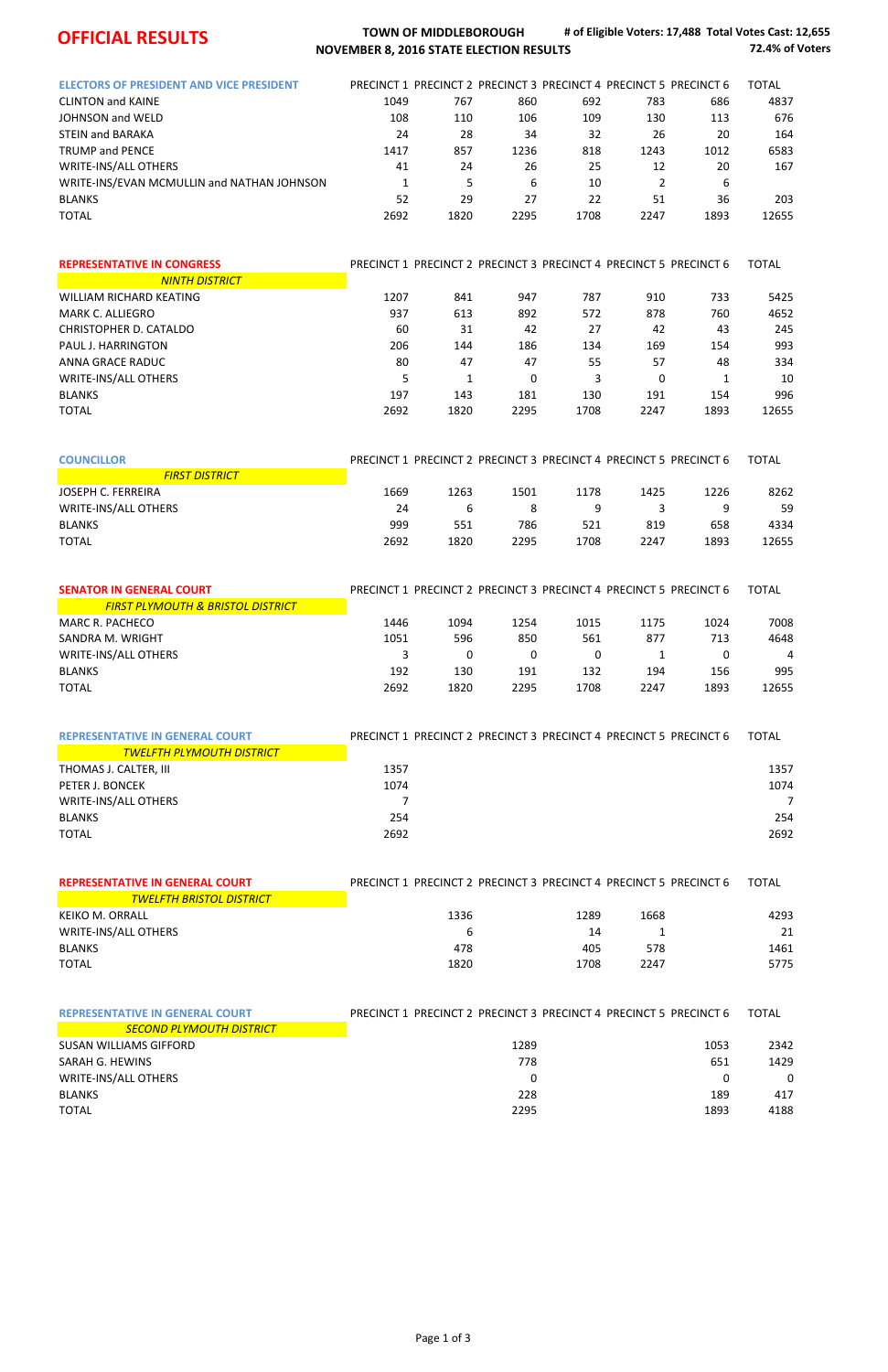## **OFFICIAL RESULTS TOWN** OF MIDDLEBOROUGH **NOVEMBER 8, 2016 STATE ELECTION RESULTS**

**# of Eligible Voters: 17,488 Total Votes Cast: 12,655 72.4% of Voters**

| <b>SHERIFF</b>                                                                         |      |                         |                         |      | PRECINCT 1 PRECINCT 2 PRECINCT 3 PRECINCT 4 PRECINCT 5 PRECINCT 6 |                | <b>TOTAL</b> |
|----------------------------------------------------------------------------------------|------|-------------------------|-------------------------|------|-------------------------------------------------------------------|----------------|--------------|
| <b>PLYMOUTH COUNTY</b>                                                                 |      |                         |                         |      |                                                                   |                |              |
| JOSEPH D. MCDONALD, JR.                                                                | 1514 | 941                     | 1346                    | 914  | 1294                                                              | 1133           | 7142         |
| SCOTT M. VECCHI                                                                        | 950  | 718                     | 736                     | 655  | 713                                                               | 595            | 4367         |
| <b>WRITE-INS/ALL OTHERS</b>                                                            | 3    | 2                       | $\mathbf 0$             | 0    | $\mathbf 0$                                                       | 0              | 5            |
| <b>BLANKS</b>                                                                          | 225  | 159                     | 213                     | 139  | 240                                                               | 165            | 1141         |
| <b>TOTAL</b>                                                                           | 2692 | 1820                    | 2295                    | 1708 | 2247                                                              | 1893           | 12655        |
| <b>COUNTY COMMISSIONER</b>                                                             |      |                         |                         |      | PRECINCT 1 PRECINCT 2 PRECINCT 3 PRECINCT 4 PRECINCT 5 PRECINCT 6 |                | <b>TOTAL</b> |
| <b>PLYMOUTH COUNTY</b>                                                                 |      |                         |                         |      |                                                                   |                |              |
| <b>GREG HANLEY</b>                                                                     | 1194 | 869                     | 1011                    | 795  | 941                                                               | 833            | 5643         |
| DANIEL A. PALLOTTA                                                                     | 1323 | 847                     | 1202                    | 814  | 1157                                                              | 1004           | 6347         |
| LINCOLN D. HEINEMAN                                                                    | 543  | 387                     | 424                     | 362  | 399                                                               | 352            | 2467         |
| <b>WRITE-INS/ALL OTHERS</b>                                                            | 3    | 5                       | 3                       | 4    | 2                                                                 | 3              | 20           |
| <b>BLANKS</b>                                                                          | 2321 | 1532                    | 1950                    | 1441 | 1995                                                              | 1594           | 10833        |
| <b>TOTAL</b>                                                                           | 5384 | 3640                    | 4590                    | 3416 | 4494                                                              | 3786           | 25310        |
| <b>REGIONAL TECHNICAL SCHOOL COMMITTEE</b>                                             |      |                         |                         |      | PRECINCT 1 PRECINCT 2 PRECINCT 3 PRECINCT 4 PRECINCT 5 PRECINCT 6 |                | <b>TOTAL</b> |
| <b>BRISTOL-PLYMOUTH (2 YEARS) BERKLEY</b>                                              |      |                         |                         |      |                                                                   |                |              |
| ELLEN M. BRUNO                                                                         | 1736 | 1263                    | 1542                    | 1194 | 1470                                                              | 1286           | 8491         |
| <b>WRITE-INS/ALL OTHERS</b>                                                            | 8    | 1                       | 3                       | 2    | 1                                                                 | 2              | 17           |
| <b>BLANKS</b>                                                                          | 948  | 556                     | 750                     | 512  | 776                                                               | 605            | 4147         |
| <b>TOTAL</b>                                                                           | 2692 | 1820                    | 2295                    | 1708 | 2247                                                              | 1893           | 12655        |
| <b>REGIONAL TECHNICAL SCHOOL COMMITTEE</b>                                             |      |                         |                         |      | PRECINCT 1 PRECINCT 2 PRECINCT 3 PRECINCT 4 PRECINCT 5 PRECINCT 6 |                | <b>TOTAL</b> |
| <b>BRISTOL-PLYMOUTH (2 YEARS) BRIDGEWATER</b>                                          |      |                         |                         |      |                                                                   |                |              |
| MARK A. DANGOIA                                                                        | 1688 | 1228                    | 1513                    | 1153 | 1427                                                              | 1256           | 8265         |
| <b>WRITE-INS/ALL OTHERS</b>                                                            | 11   | $\overline{\mathbf{3}}$ | $\overline{\mathbf{2}}$ |      | $2^{\circ}$<br>$\overline{2}$                                     | $\overline{2}$ | 22           |
| <b>BLANKS</b>                                                                          | 993  | 589                     | 780                     | 553  | 818                                                               | 635            | 4368         |
| <b>TOTAL</b>                                                                           | 2692 | 1820                    | 2295                    | 1708 | 2247                                                              | 1893           | 12655        |
| <b>REGIONAL TECHNICAL SCHOOL COMMITTEE</b>                                             |      |                         |                         |      | PRECINCT 1 PRECINCT 2 PRECINCT 3 PRECINCT 4 PRECINCT 5 PRECINCT 6 |                | <b>TOTAL</b> |
| <b>BRISTOL-PLYMOUTH (2 YEARS) DIGHTON</b>                                              |      |                         |                         |      |                                                                   |                |              |
| <b>EDWARD F. DUTRA</b>                                                                 | 1656 | 1203                    | 1487                    | 1148 | 1399                                                              | 1240           | 8133         |
| <b>WRITE-INS/ALL OTHERS</b>                                                            | 8    | 1                       | 1                       | 1    | 1                                                                 | 2              | 14           |
| <b>BLANKS</b>                                                                          | 1028 | 616                     | 807                     | 559  | 847                                                               | 651            | 4508         |
| <b>TOTAL</b>                                                                           | 2692 | 1820                    | 2295                    | 1708 | 2247                                                              | 1893           | 12655        |
| <b>REGIONAL TECHNICAL SCHOOL COMMITTEE</b><br>BRISTOL-PLYMOUTH (2 YEARS) MIDDLEBOROUGH |      |                         |                         |      | PRECINCT 1 PRECINCT 2 PRECINCT 3 PRECINCT 4 PRECINCT 5 PRECINCT 6 |                | <b>TOTAL</b> |
| <b>GEORGE L. RANDALL, III</b>                                                          | 1728 | 1288                    | 1563                    | 1217 | 1524                                                              | 1318           | 8638         |
| WRITE-INS/ALL OTHERS                                                                   | 8    | 4                       | 2                       | 1    | 1                                                                 | 3              | 19           |
| <b>BLANKS</b>                                                                          | 956  | 528                     | 730                     | 490  | 722                                                               | 572            | 3998         |
| <b>TOTAL</b>                                                                           | 2692 | 1820                    | 2295                    | 1708 | 2247                                                              | 1893           | 12655        |
| <b>REGIONAL TECHNICAL SCHOOL COMMITTEE</b>                                             |      |                         |                         |      | PRECINCT 1 PRECINCT 2 PRECINCT 3 PRECINCT 4 PRECINCT 5 PRECINCT 6 |                | <b>TOTAL</b> |
| <b>BRISTOL-PLYMOUTH (2 YEARS) RAYNHAM</b>                                              |      |                         |                         |      |                                                                   |                |              |
| TIMOTHY J. HOLICK                                                                      | 1658 | 1237                    | 1514                    | 1167 | 1420                                                              | 1262           | 8258         |
| <b>WRITE-INS/ALL OTHERS</b>                                                            | 10   | $\boldsymbol{0}$        | 3                       | 0    | 1                                                                 | $\mathbf{1}$   | 15           |

BLANKS 1024 583 778 541 826 630 4382 TOTAL 2692 1820 2295 1708 2247 1893 12655

| <b>REGIONAL TECHNICAL SCHOOL COMMITTEE</b> |      |      |      |          | PRECINCT 1 PRECINCT 2 PRECINCT 3 PRECINCT 4 PRECINCT 5 PRECINCT 6 |      | <b>TOTAL</b> |
|--------------------------------------------|------|------|------|----------|-------------------------------------------------------------------|------|--------------|
| <b>BRISTOL-PLYMOUTH (2 YEARS) REHOBOTH</b> |      |      |      |          |                                                                   |      |              |
| JAMES W. CLARK                             | 1624 | 1193 | 1488 | 1123     | 1389                                                              | 1217 | 8034         |
| <b>WRITE-INS/ALL OTHERS</b>                | 9    | 0    | 1    |          |                                                                   |      | 14           |
| <b>BLANKS</b>                              | 1059 | 627  | 806  | 584      | 856                                                               | 675  | 4607         |
| <b>TOTAL</b>                               | 2692 | 1820 | 2295 | 1708     | 2247                                                              | 1893 | 12655        |
|                                            |      |      |      |          |                                                                   |      |              |
| <b>REGIONAL TECHNICAL SCHOOL COMMITTEE</b> |      |      |      |          | PRECINCT 1 PRECINCT 2 PRECINCT 3 PRECINCT 4 PRECINCT 5 PRECINCT 6 |      | <b>TOTAL</b> |
| <b>BRISTOL-PLYMOUTH (2 YEARS) TAUNTON</b>  |      |      |      |          |                                                                   |      |              |
| THOMAS A. BERNIER                          | 1461 | 1052 | 1306 | 976      | 1213                                                              | 1085 | 7093         |
| LOUIS BORGES, JR.                          | 1164 | 830  | 1037 | 774      | 1039                                                              | 869  | 5713         |
| <b>WRITE-INS/ALL OTHERS</b>                | 14   |      | 1    | $\Omega$ | 1                                                                 | 2    | 19           |
| <b>BLANKS</b>                              | 2745 | 1757 | 2246 | 1666     | 2241                                                              | 1830 | 12485        |